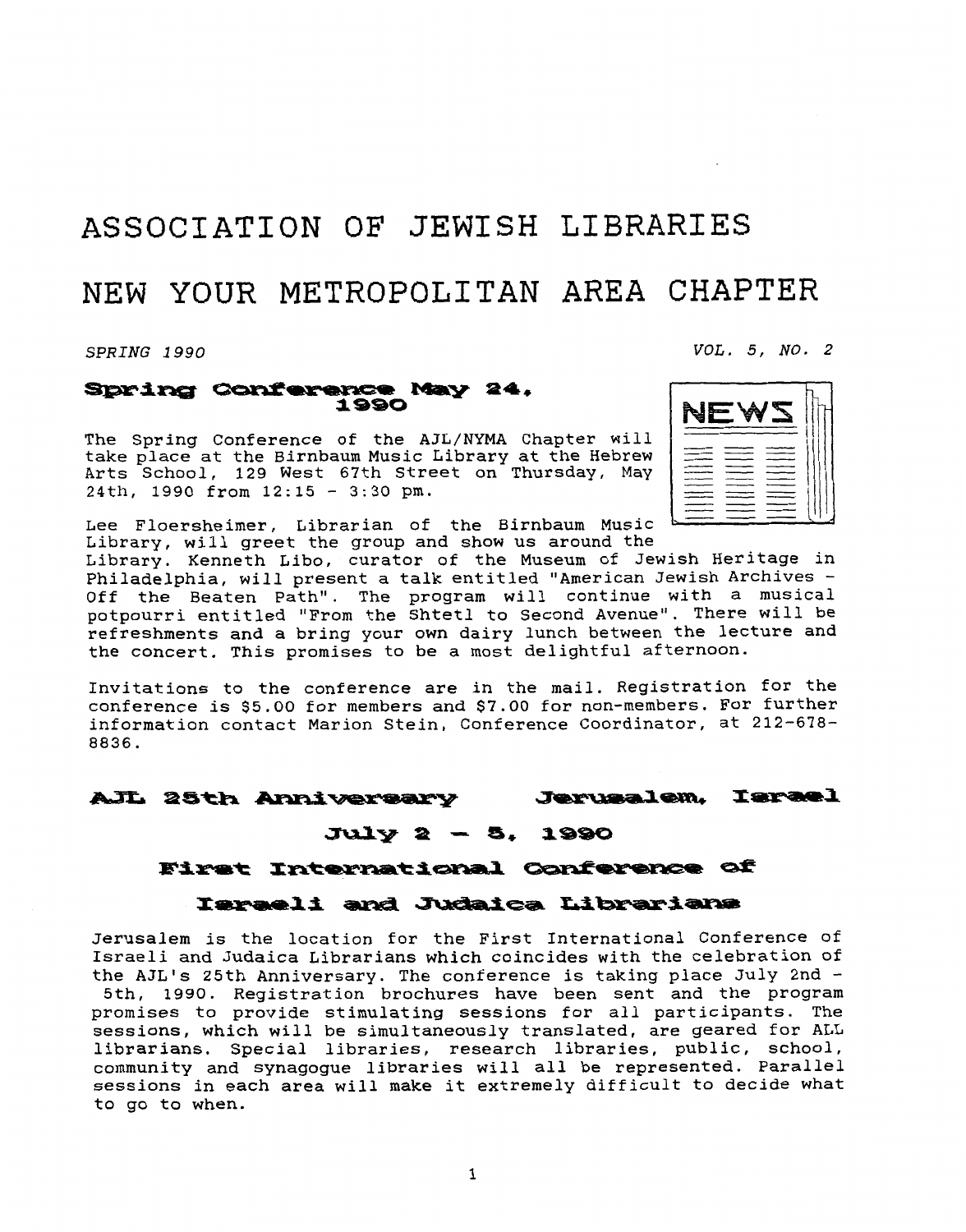Registration fee for the conference is **\$225.** This includes two dinners, three lunches, receptions, lectures and exhibits. Hotel accommodations at the Ramada Renaissance in Jerusalem is **\$50** per night. Rooms at other nearby three and four star hotels are also available. Tours of Israel, with stops at many libraries and archives will take place both before and after the conference.

Air fares packages are available. Funding to help support you trip may be available through your local Federation or your organization may have an untapped travel budget.

Don't let this opportunity pass. This conference promises to be a most memorable event. If you haven't received a registration package please contact: Tzivia Atik, AJL Corresponding Secretary, at **212-678-8092.** 

### **Current Exhibits in the New York Area**

The Library of The Jewish Theological Seminary of America has extended its exhibit entitled The **Crown** of All Wisdom: Hebrew Printing in Italy from the 15th - 18th Centuries until the end of June. Tours of the exhibition are available by contacting Evelyn Cohen, Curator of Jewish Art, **212-678-8975.** 

The Yeshiva University Museum is currently exhibiting Paintings from the Book of Psalms. The exhibit will run through June.

An exhibit at Hebrew Union College entitled Blacks and Jews: The American Experience 1654-1989 will run through August 17th.

### Workshop and Fall Conference Reports

#### FALL **CONFERENCE**

The NYMA Fall Conference was held on October **25, 1989** at the Park Avenue Synagogue and at the YIVO Institute. The program was divided into two segments. It began with lectures, one by Samuel Norich, Executive Director of YIVO on the negotiation with the Polish government to acquire the Vilna YIVO Archives. He enlightened us with tales from his trip to Vilna including his meetings with the Polish Government. The second lecture was given by Mimi Alperin of the William E. Wiener Oral History Library of the American Jewish Committee. She spoke about the creation of an oral history archive. Her lecture inspired many to think about ways oral histories could be created within each librarian's institution. The second half of the program was a visit to the YIVO Institute to view the exhibit "Going Home: How American Jews invented the Old World." This was a most charming exhibit, primarily **photography, guided by Jeff** Shandler, curator of the show. There was also an excellent demonstration of the photography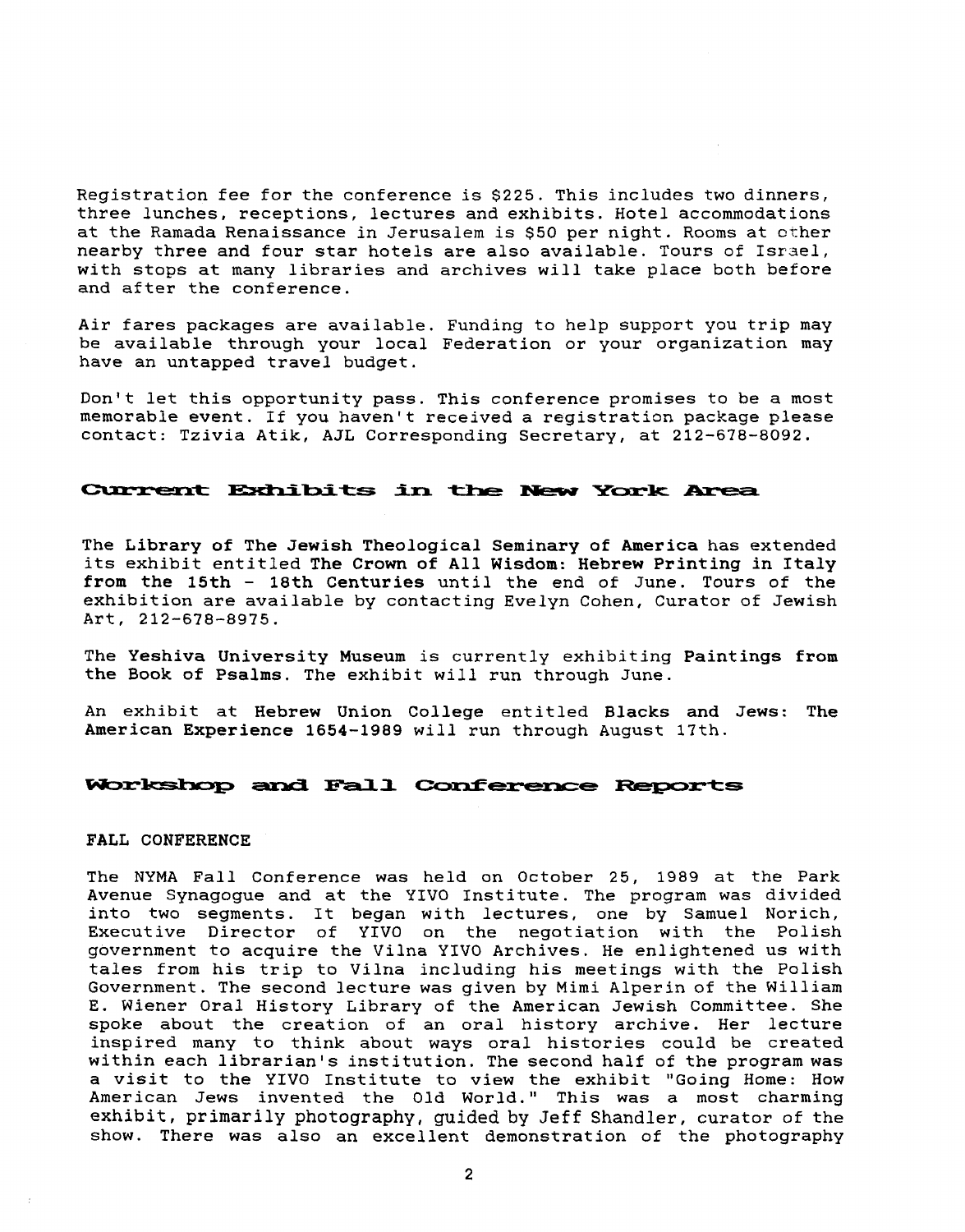database with laser disk which was developed for the YIVO photo archives.

#### **CATALOGERS WORKSHOP**

NYMA's Fall Cataloging Workshop took place on November 20th, 1989 at Temple Emanu-El. Tzivia Atik (JTS) and Shulamith Berger (YU) organized the event.

The first part of the program was devoted to Jewish Music resources. Lee Floersheimer (Hebrew Arts School), Marcia Goldberg (Gratz College), Chana Mlotek (YIVO) and Marion Stein (JTS) described their respective institution's holdings. This was followed by a Cataloging Clinic chaired by Dr. Bella Haas Weinberg (St. John's University). The final part of the program dealt with Hebraica cataloging and workflow on RLIN. Leah Adler **(YV)** and Paula Charry (NYPL) presented an interesting contrast in the way two libraries integrate Hebraica cataloging into their automated workflow.

#### **REFERENCE WORKSHOP**

The annual Reference Workshop, held at JTS on February 13th, 1990, was a particular treat this year. It focussed on automation in the Judaica library. Noreen Wachs (Ramaz) described the success she is having using the Judaicard program for the production of Hebrew cards. This was followed by a talk by Elhanan Adler (Haifa University) about the ALEPH network in Israel. He described the workings of the shared resources system set up by the academic libraries in Israel. His presentation was followed by a lecture by Yael Penkower (JTS) on "Judaica and Computers". She reviewed the commercial databases available through DIALOG Information Systems where one can locate information on Judaica. The meeting was extremely well attended and equally successful in its content.

### **DAY SCHOOL AND SYNAGOGUE WORKSHOP**

The Day School and Synagogue Librarians Workshop held on March 29th, 1990, at the SAR Academy in Riverdale focused on "Computerizing the 'Small' Library and Networking Possibilities" Linda Reiss, librarian at the Reuben Gittleman Day School in Spring Valley, encouraged networking to share books, periodicals and electronic communications to maximize services and use of materials. Annette Landau, librarian of the Stephen Wise Free Synagogue in New York, spoke of choosing, installing and subsequent experience with Datatrek, the Elazar classification system and the Central Cataloging Service for Libraries of Judaica of Sinai Temple Library in Los Angeles. Bill Payne, representing Bibliofile, in conjunction **with Cynthia** Hertz of SAR demonstrated the products and modules available in automation, beginning specifically with recon and adding new records concurrently.